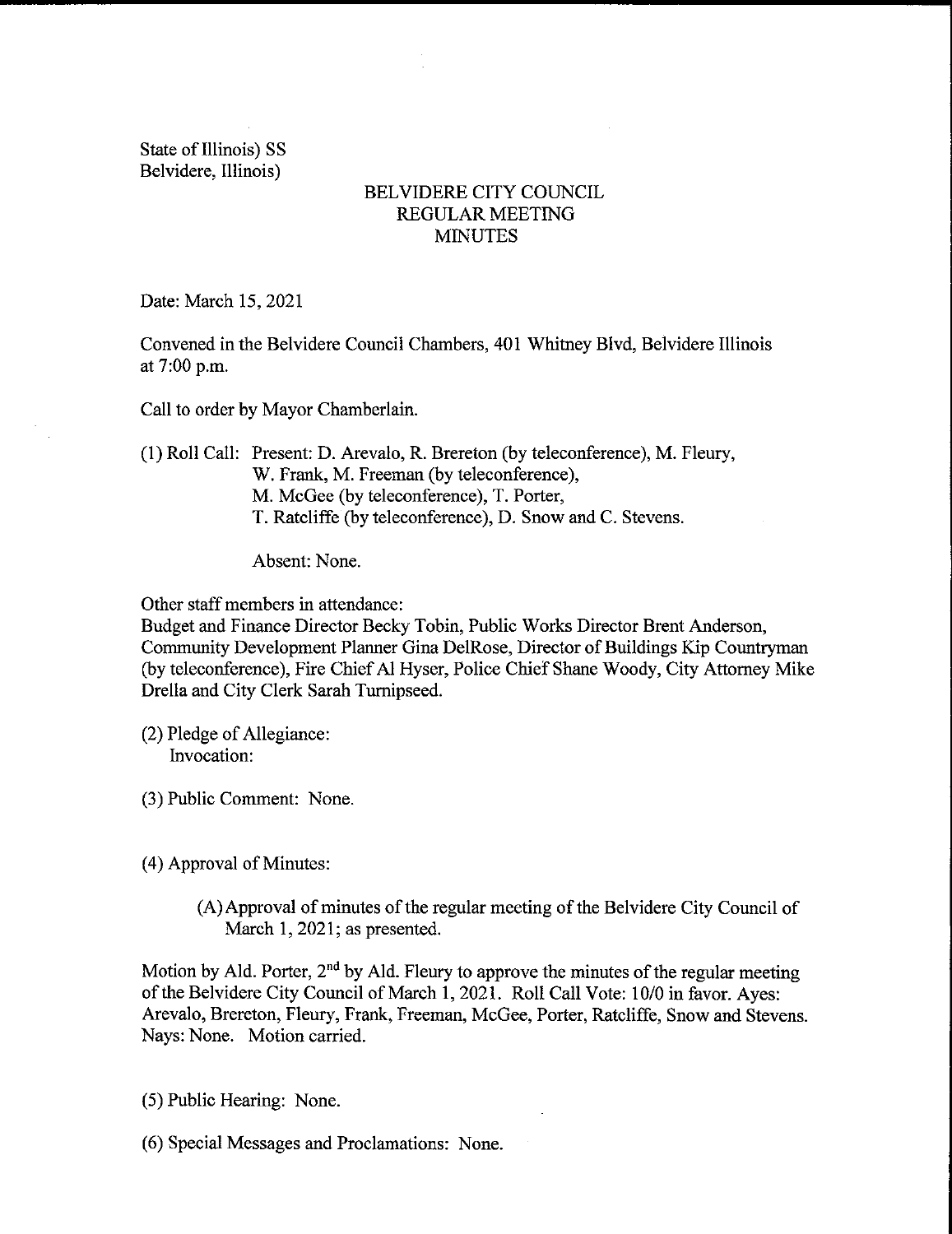7) Approval of Expenditures: General & Special Fund Expenditures: \$ 1, 365, 747. 43 Water & Sewer Fund Expenditures: \$ 345,876.43

Motion by Ald. Snow,  $2^{nd}$  by Ald. Arevalo to approve the General & Special Fund Expenditures in the amount of \$1,365,747.43. Roll Call Vote: 10/0 in favor. Ayes: Brereton, Fleury, Frank, Freeman, McGee, Porter, Ratcliffe, Stevens, Snow and Arevalo. Nays: None. Motion carried.

Motion by Ald. Fleury,  $2^{nd}$  by Ald. Porter to approve the Water & Sewer Fund Expenditures in the amount of \$345, 876.43. Roll Call Vote: 10/0 in favor. Ayes: Fleury, Frank, Freeman, McGee, Porter, Ratcliffe, Snow, Stevens, Arevalo and Brereton. Nays: None. Motion carried.

8) Committee Reports and Minutes of City Officers:

- A) Monthly Report of Belvidere Police Department Overtime for February 2021.
- B) Monthly Report of Belvidere Fire Department Overtime for February 2021.
- C) Monthly Report of Community Development Department/Planning Department for February 2021.
- D) Monthly Report of Building Department Revenues, Residential Building Permits for February 2021.
- E) Monthly General Fund Report for February 2021.
- F) Monthly Water/Sewer Fund Report February 2021.
- G) Monthly Financial Report for February 2021.

Let the record show these reports were placed on file.

H) Minutes of Committee of the Whole— Building, Planning and Zoning and Public Works of March 8, 2021,

Motion by Ald. Arevalo,  $2<sup>nd</sup>$  by Ald. Snow to approve the minutes of Committee of the Whole— Building, Planning and Zoning and Public Works of March 8, 2021. Roll Call Vote: 10/0 in favor. Ayes: Frank, Freeman, McGee, Porter, Ratcliffe, Snow, Stevens, Arevalo, Brereton and Fleury. Nays: None. Motion carried.

9) Unfinished Business:

(A) Ord.  $#524H - 2^{nd}$  Reading: An Ordinance Granting a Special Use to Allow Indoor Commercial Entertainment( Video Gaming) with the NB, Neighborhood Business District( 600 Logan Avenue).

Tabled March 1, 2021.

10) New Business:

 $(A)$  Ord. #529H – 1<sup>st</sup> Reading: An Ordinance Budgeting for all corporate purposes for the City of Belvidere, Boone County, Illinois for the fiscal year beginning May 1, 2021 and ending April 30, 2022.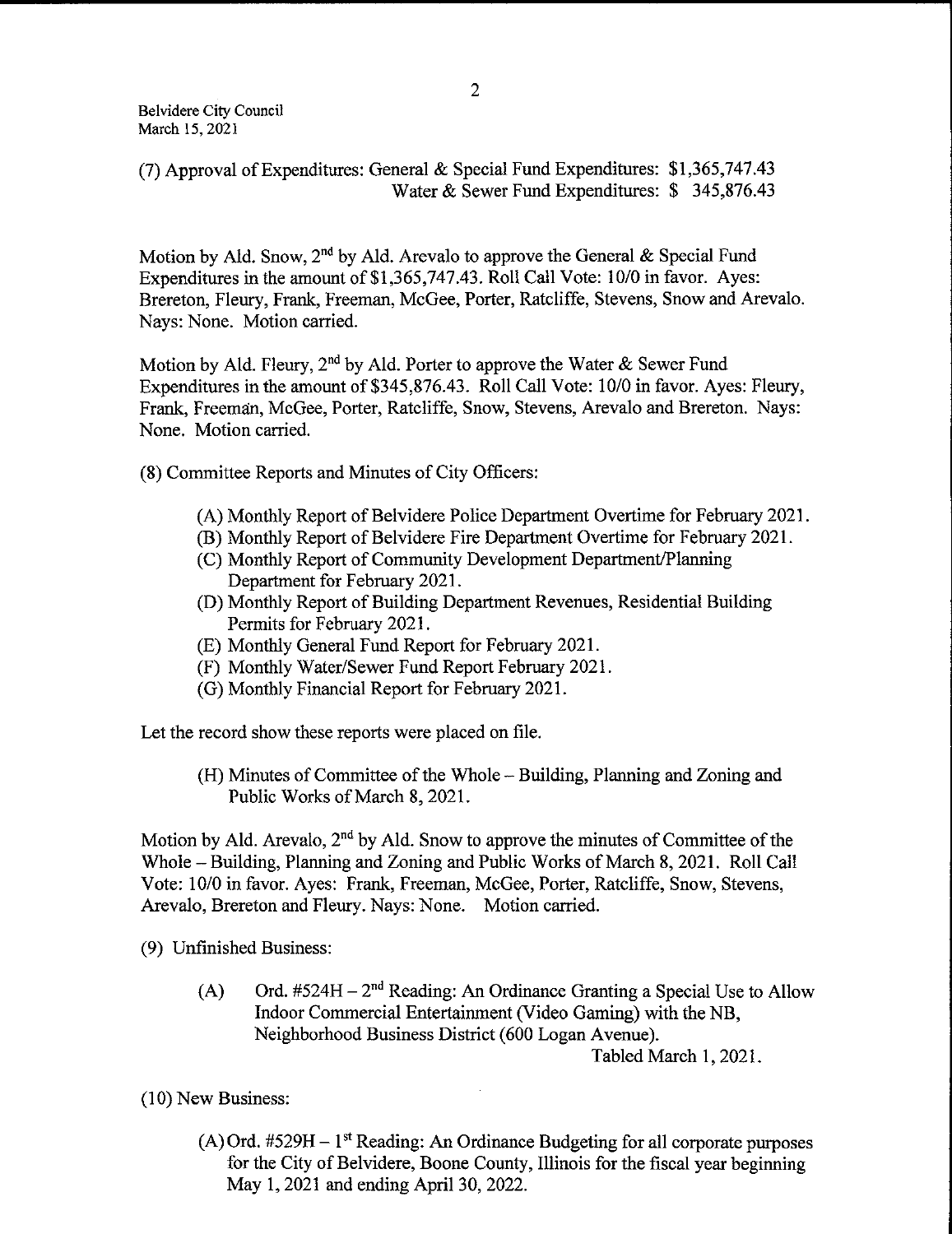Belvidere City Council March 15, 2021

> B) Ord.#530H—1st Reading: An Ordinance Amending Sections 26- 80 and 26- 82, ofthe City of Belvidere Municipal Code to Eliminate Expiration of <sup>a</sup> Business Registration License.

Let the record show that Ordinances # 529H and # 530H were placed on file for first reading.

 $(C)$  Resolution #2021-5 – A Resolution Authorizing Certain Annual Parades for 2021.

Motion by Ald. Snow,  $2<sup>nd</sup>$  by Ald. Fleury to adopt Res. #2021-5. Roll Call Vote: 10/0 in favor. Ayes: Freeman, McGee, Porter, Ratcliffe, Snow, Stevens, Arevalo, Brereton, Fleury and Frank. Nays: None. Motion carried.

Motions forwarded from Committee of the Whole— Building, Planning and Zoning and Public Works of March 8, 2021.

- A)Motion to approve the Special Use Extension for 982 Belvidere Road( Video Gaming). Roll Call Vote: 10/0 in favor. Ayes: McGee, Porter, Ratcliffe, Snow, Stevens, Arevalo, Brereton, Fleury, Frank and Freeman. Nays None. Motion carried.
- B) Motion to approve the Special Use Extension for 1550 Pearl Street( Video Gaming). Discussion took place. Roll Call Vote: 8/2 in favor. Ayes: Porter, Ratcliffe, Snow, Arevalo, Brereton, Fleury, Frank and McGee. Nays: Freeman and Stevens. Motion carried.
- C) Motion to approve the low bid from Globe Construction, in the amount of \$147,620.00, for the City's annual sidewalk program. The unit prices are \$8.15/sf; for removal and replacement of 4" sidewalk and \$7.20/sf for removal and replacement of 6" sidewalk. This work will be paid for from Line Item #01-5-310-6003 and Line Item #41-5-110-7900. Discussion took place. Clint Morris spoke from the audience. Roll Call Vote: 8/2 in favor. Ayes: Ratcliffe, Snow, Arevalo, Brereton, Fleury, Frank, Freeman and McGee. Nays: Stevens and Porter. Motion carried.
- D) Motion to approve the low bid from Area Services, in the amount of 23, 404. 98, for the 2021 landscape maintenance program. This work will be paid for from Street Department Line Items  $#01-5-310-6002$  and  $#01-05-310-$ 6826. Roll Call Vote: 10/0 in favor. Ayes: Snow, Stevens, Arevalo, Brereton, Fleury, Frank, Freeman, McGee, Porter and Ratcliffe. Nays: None. Motion carried.
- E) Motion to approve the low bid from Tree Care Enterprises, in the amount of 51, 600.00, for tree work from May 1, 2021 to April 30, 2022 for the City of Belvidere. This work will be paid for from Forestry Funds. Discussion took place. Roll Call Vote: 10/0 in favor. Ayes: Stevens, Arevalo, Brereton,